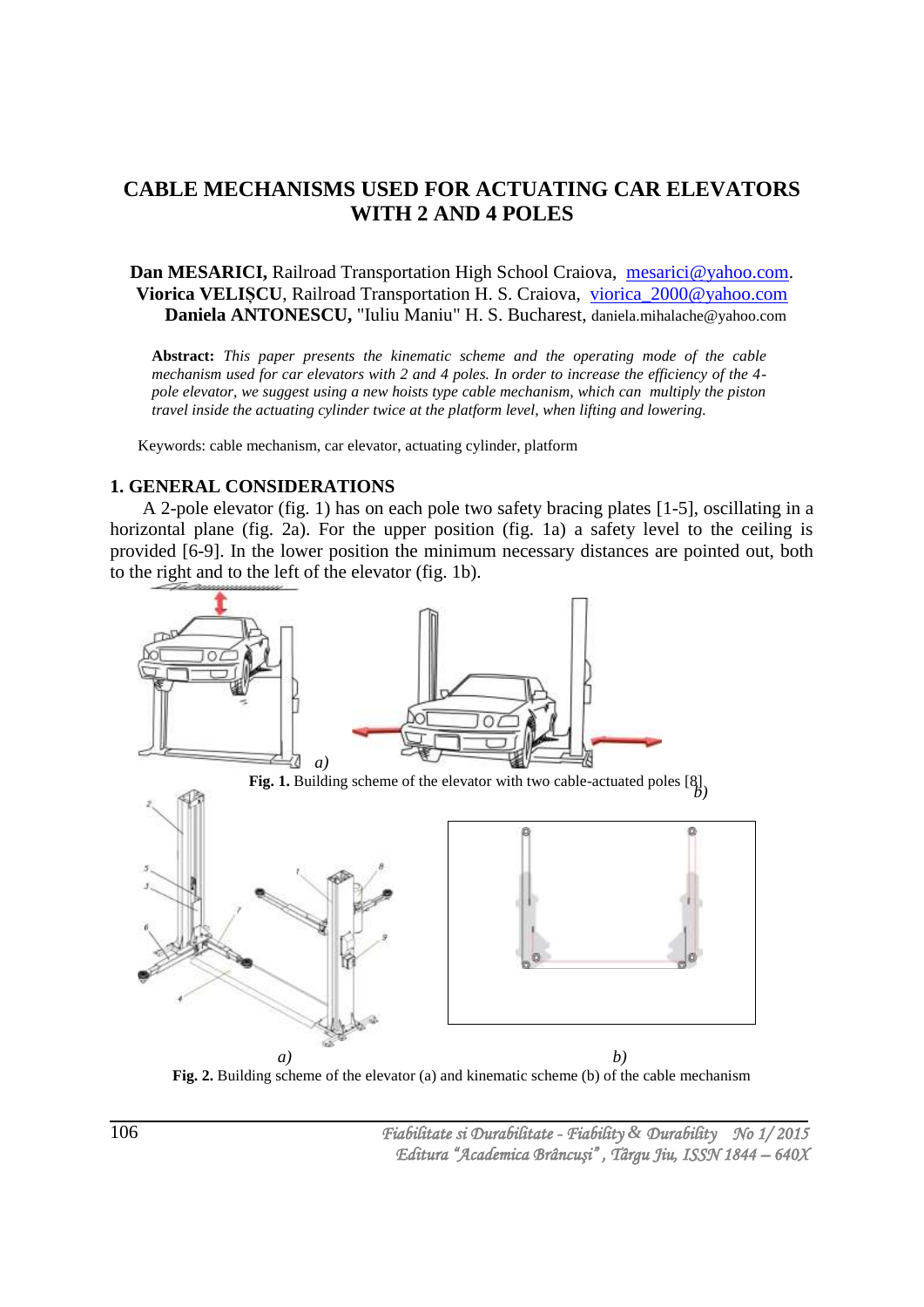The building scheme of the car elevator with 4 poles is presented, as a photo image, perspective view (fig. 3, 4) and then the kinematic scheme is presented in a horizontal plane view (fig. 5*a*) as well as in side plane view (fig. 5*b*).



Fig. 3. Photo image of a car elevator with 4 poles – upper position [10]



**Fig. 4.** Photo image of a car elevator with 4 poles (simultaneously actuated by means of a cable), in the lower position (on the ground)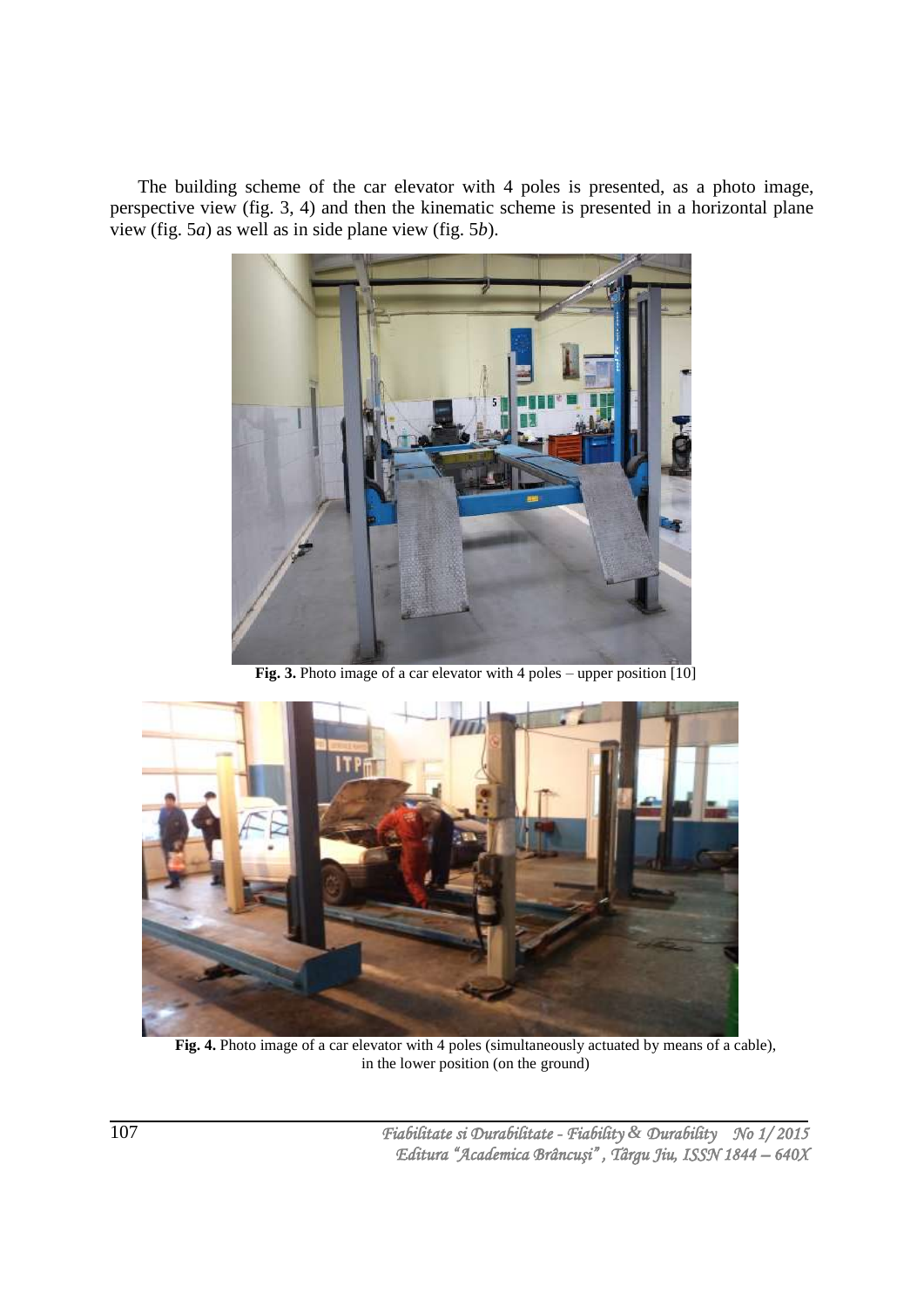The 4-pole elevator uses a cable mechanism for rising / lowering and it is only suitable for indoor operation (fig. 3). Such an elevator shall not be mounted on asphalt or on other such unstable surfaces. Each elevator pole is supported only by means of anchorage / fixed installation on the floor.

The space left to the ceiling must be checked first in order to determine the height of the elevator that can be placed inside. Mounting such a 4-pole car elevator is relatively easy and can be done in a few hours.

#### **2. THE CABLE MECHANISM WITH A PNEUMATIC ACTUATING CYLINDER**

We shall consider the kinematic scheme of the cable mechanism in two orthogonal projections, a horizontal one (fig. 3*a*) and another on right side (fig. 3*b*).



**Fig. 5.** Kinematic scheme of the cable mechanism (option 1)

The cross distance between two poles (left and right) is about 2,800 mm, while the longitudinal distance between two poles (front and back) is 5,000 mm.

The width of the two tracks (rolling tracks) is about 500 mm, and the distance between these tracks is 1,100 mm. The power unit is mounted on one of the front poles (electric motor + pump + compressed air tank).

Of the two tracks (rolling tracks), only one is provided with a cable spatial mechanism, actuated by a pneumatic actuator (cylinder) (fig. 5*a*).

The mechanism actuates four different lengths cables, one for each pole, each cable passing over a horizontal roll and over a roll situated in a vertical plane (fig. 5*b*).

It should be noticed that, for option 1 (fig. 5), the piston travel inside the mobile cylinder is not used efficiently, as the platform moves (rises and goes down) at half the actuator travel.

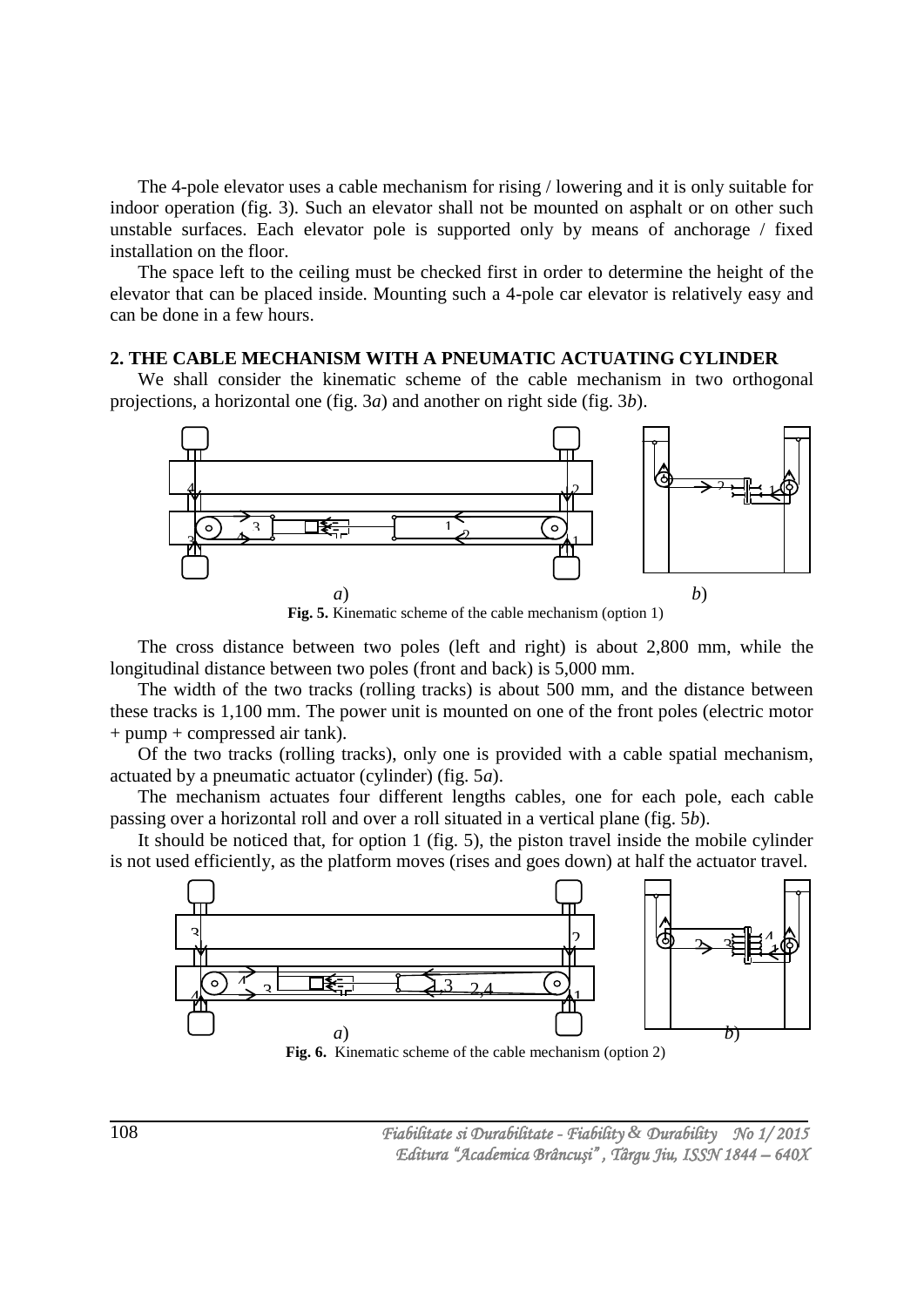In a different option (fig. 6*a*), in which the hydraulic cylinder is fixed onto the cover of the rolling track, two cables pass over only a horizontal roll each, while the other two cables pass over two horizontal rolls each (one on the right safety bar and one on the left safety bar).

## **3. THE CABLE MECHANISM WITH A FIXED ACTUATING CYLINDER**

In this option 3 (fig. 7), four cables have been connected to the piston rod, two symmetrical cables as to the rod axis (1 with 3 and 2 with 4). Corresponding to the four cables, there are four superimposed cable wheels in a horizontal plane (fig. 7*b*).

The cables connected to the right side poles (fig. 7*a*) are placed in a lower plane (fig. 5*b*), and they are shorter than the cables going to the left side poles.

There is also option 3 (fig. 7*a*) for the cable mechanism, in which we use only two superimposed cable rolls, placed in the area of the cross-bar of the right side poles (fig. 7*b*).



**Fig. 7.** Kinematic scheme of the cable mechanism (option 3)

For a better view, cables 1 and 3 respectively 2 and 4 have been represented as having different directions (fig. 7*a*). We should mention that the length of cable 1 is shorter than the length of cable 2.

In fact, these cables can have the same direction, which provides the rotation of rolls 1 and 3 respectively 2 and 4 in the same direction (fig. 7*b*).

In this case, cable 1 passes over (in a horizontal projection) cable 3, while cable 2 passes over cable 4 (fig. 7*a*).

Therefore, cables 1 and 2 arrive, after they pass the corresponding rolls, in the positions given by the figures between brackets (fig. 7*a*).

Cables 3 and 4 remain unchanged, which shows that the length of cable 3 is shorter than the length of cable 4.

The rolls of cables 3 and 4 are mounted to the left in parallel planes, just like rolls 3 and 4 are mounted to the right side (fig. 7*b*).

The size of the cable varies according to the maximum weight of the vehicles lifted to a certain level for inspection.

It should also be noticed that for options 2 and 3, the piston travel inside the fixed cylinder is equal to the movement of the platform when rising.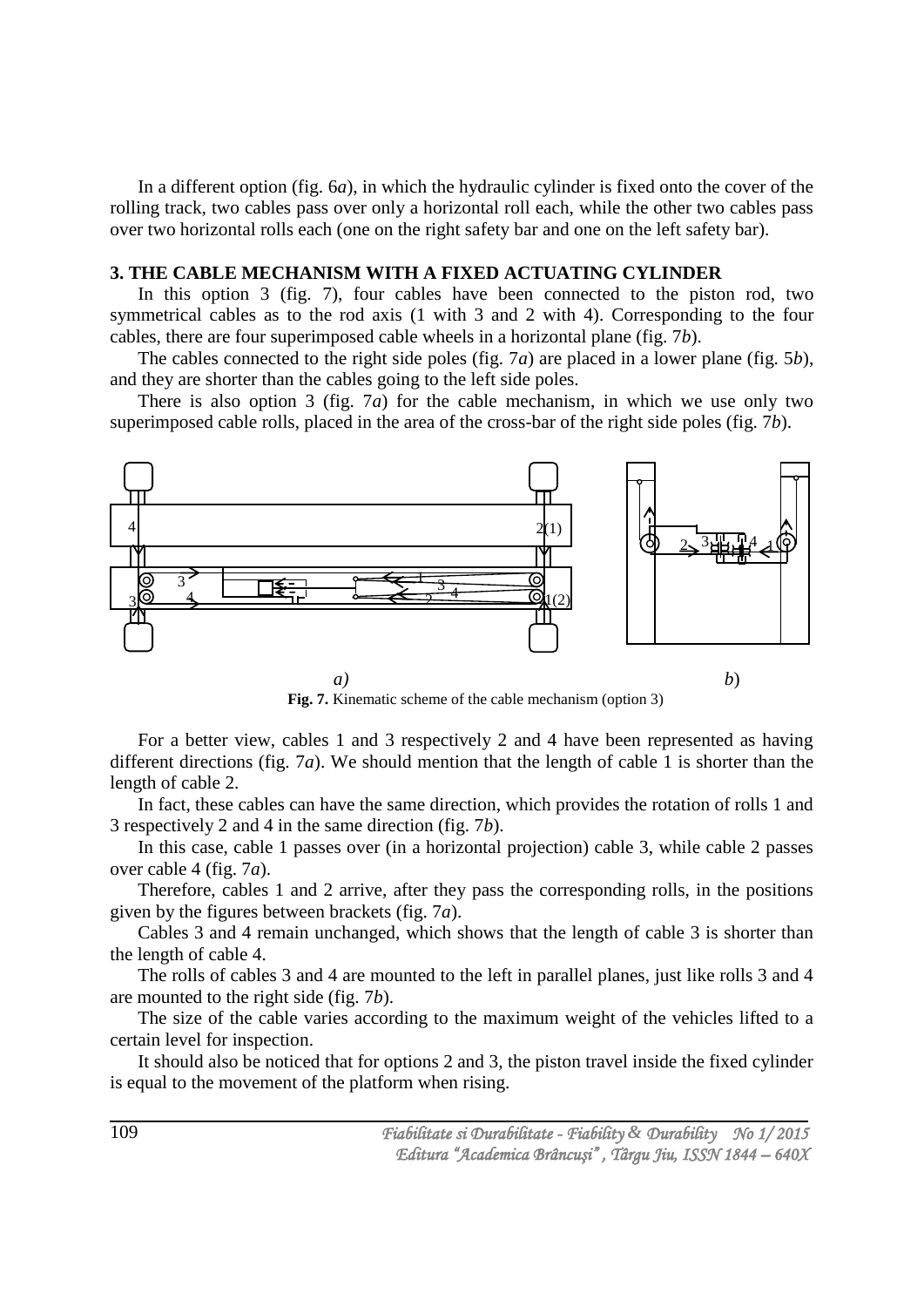When going down, the platform is moved due to the vehicle gravity force, till the actuating piston goes back to the initial position (zero travel).

## **4. A NEW KINEMATIC SCHEME FOR THE CABLE MECHANISM**

To increase the efficiency of the 4-pole elevator, we suggest using a new cable mechanism of the hoists type (fig. 8), which can multiply the piston travel in the fixed cylinder twice (fig. 8*a*) or three times (fig. 8*b*) at the platform level, both when lifting and when going down.



**Fig. 8.** Hoists type cable mechanism: simple (*a*) and double (*b*)

 Thus, in the first option (fig. 8*a*), when point A moves (together with the mobile roll), point B (on the cable passing over the fixed axis roll) moves along a double distance:

$$
\frac{BB'}{AA'}=2
$$

In the second option of the hoists (fig. 8*b*) the ratio between the two rectilinear motions (out / in) equals 4:

$$
\frac{BB'}{AA'}=4
$$

Therefore, by means of using this hoists type cable mechanism, for the same movement of the 4-pole platform, the piston travel in the fixed cylinder is much shorter (half or a quarter), than for the current option of the installation (fig. 5).

With the new simple hoists type cable mechanism (fig. 8), for cables 1 and 3 respectively 2 and 4, two such cable systems overlap (fig. 9).



*a*) *b*) **Fig. 9.** Kinematic scheme of the new simple hoists type cable mechanism [1, 2]

 *Fiabilitate si Durabilitate - Fiability & Durability No 1/ 2015 Editura "Academica Brâncuşi" , Târgu Jiu, ISSN 1844 – 640X*